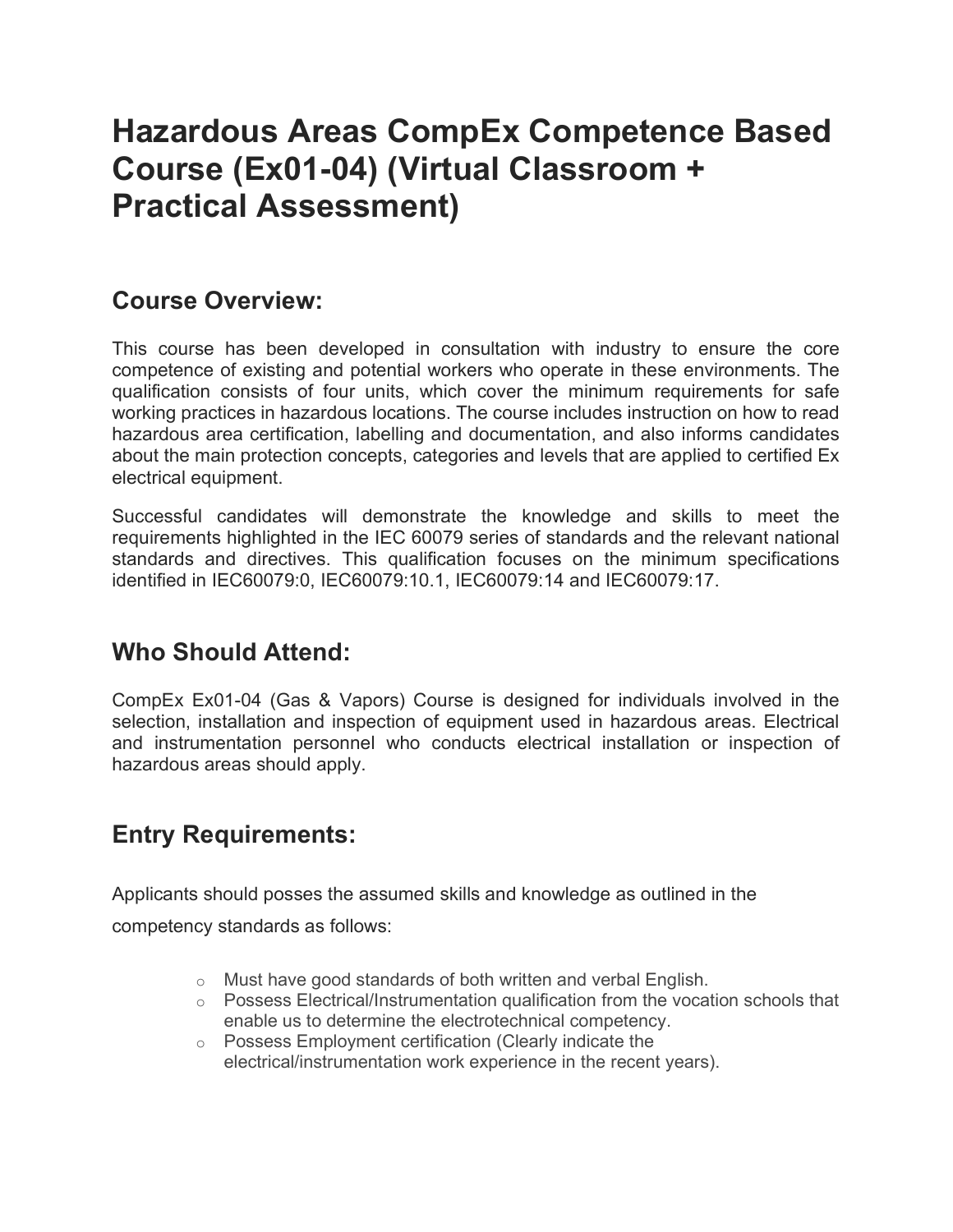## Course Syllabus:

- General principles, ignition properties and apparatus protection, sources of ignition
- Standards, certification and marking
- Flameproof Ex 'd' protection
- Increased safety Ex 'e' protection
- Type Ex 'n' protection
- Pressurisation Ex 'p' protection
- Intrinsic safety Ex 'i' protection
- Other methods of protection, Ex 'o', Ex 'q' and Ex 'm'
- Combined (hybrid) methods of protection
- Installation and Wiring systems to IEC 60079-14
- Inspection and maintenance to IEC 60079-17
- Induction to competence validation testing
- Permit-to-work system and safe isolation

## Course Duration (Days):

1 Day Virtual + 2 Day Classroom Practical

## Assessment:

#### Theoretical :–

60MCQ

#### Practical :–

Visual inspection, measurement and selection of appropriate tools Assembly and blanking of the flange with the selection of the correct part Pressure test of the flange connection Safe disassembly of a flange joint

### Certification:

Candidates who are successful in both the theory and practical assessments will receive a CompEx Certificate in Core Competence.